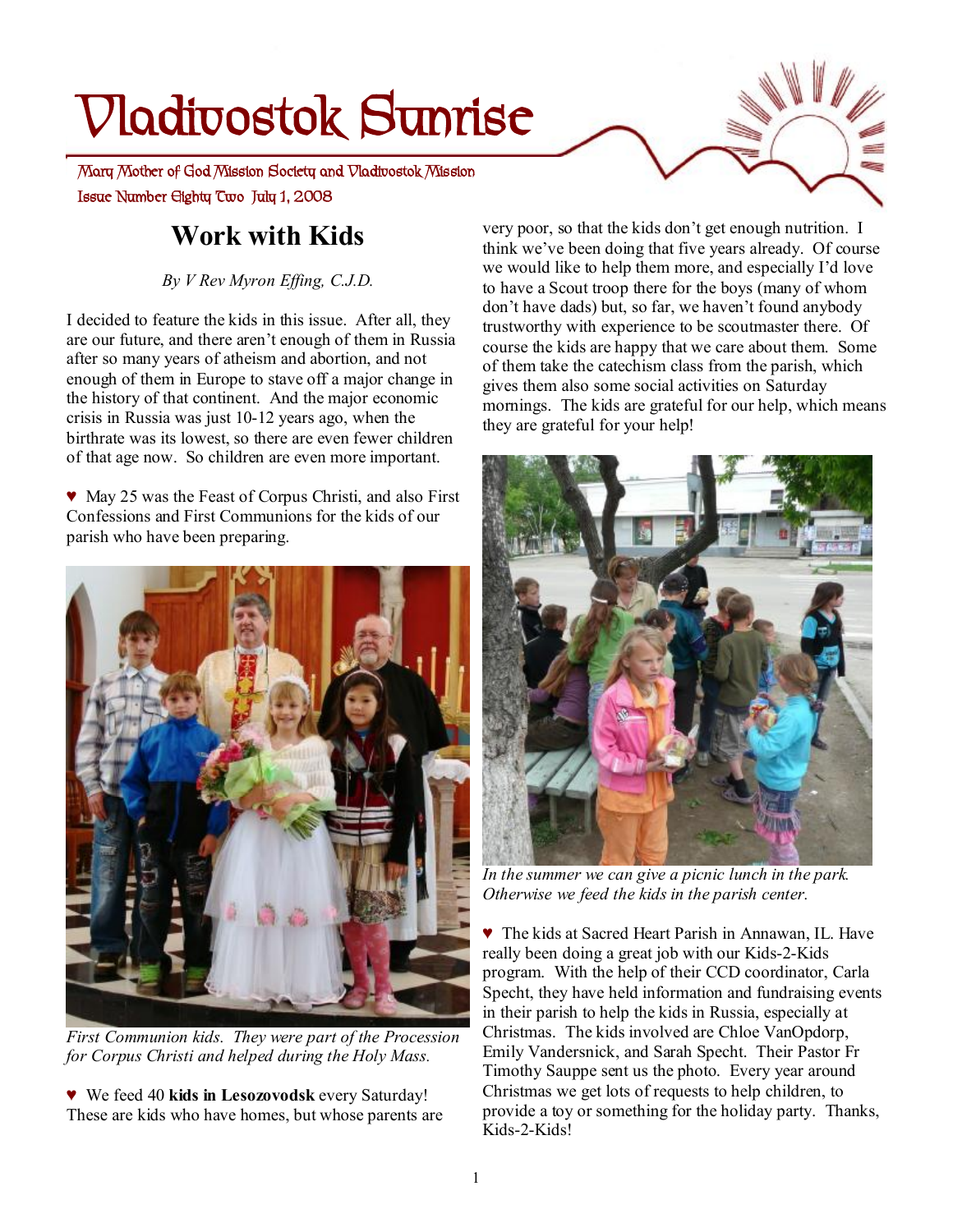

*Kids-2-Kids is not only fun, it is good for you!* 

♥ Orphanages are still full in Russia, and we are glad to help at several of them. Now, how can there be such a small birthrate, and yet there be so many orphans? The answer is that the children are not really orphans, but children turned over to the state after birth. Their mothers don't want them, and they "don't have" fathers. Usually it means the parents are not married, they can't be bothered with kids, and they are doing their own thing in life and don't want to have a family. Men suffer from infantilism, because many didn't have fathers of their own to model manliness for them. Meanwhile we continue to work in the orphanages with our "Grandma Program".



*"Grandmas" teaching the kids how to slide at Children's Hospital #3.* 

#### **Pope Benedict XVI's 81st Birthday and the Peoples of Russia**

*By Kelly Whittier (Sr. Maria Stella, CJD)* 

Since we are preparing for ministry in the Russian Far-East, one aspect of our community life as Sisters in Jesus the Lord is praying daily for the unity of all Churches, in particular the unity of the Russian Orthodox Church and the Roman Catholic Church. We also try to stay abreast of official dialogue between the Churches. One very positive sign came this year on Pope Benedict's 81st birthday, April 16, 2008. For the first time ever, a pontiff, Pope Benedict XVI, was permitted to give a televised greeting to the Russian people on the state-run Russian television. His greeting was preceded by a documentary on his life made by Aid to the Church in Need, an organization based in Germany. According to *Zenit* news service on April 16, the documentary was produced in St. Petersburg, Russia, through "close collaboration with the Moscow Patriarchate...and...the apostolic nuncio in Moscow."

Pope Benedict spoke of "the splendid light of so many martyrs -- Orthodox, Catholics and other believers, who perished under the oppression of ferocious persecutions in the 20th century. The love of Christ even unto martyrdom, which unites them, reminds us of the urgent need to restore unity among Christians, a duty to which the Catholic Church feels herself to be irrevocably committed. Both the Catholic Church and the Russian Orthodox Church are moving in this direction."

At the end of his address, Pope Benedict said "I am delighted to be able to address myself, in the Russian language, to the people and government of this great land of Russia, so dear to me. I extend my warmest greetings to our beloved Orthodox brothers and sisters, especially to his Holiness, the Patriarch of Moscow and all Russia, and also to the Catholic bishops and their communities. To all of you I wish peace and well-being and a spirit of mutual love, and I invoke the blessing of God upon you all."

Please continue to pray for the relationship between the Russian Orthodox Church and the Catholic Church. If you would like to receive monthly prayer intentions as a "prayer partner" for the Vladivostok mission, the priests, and the sisters, please sign up via our website, [www.cjd.cc](http://www.cjd.cc)

**Remember "Mary Mother of God Mission Society" in your will.**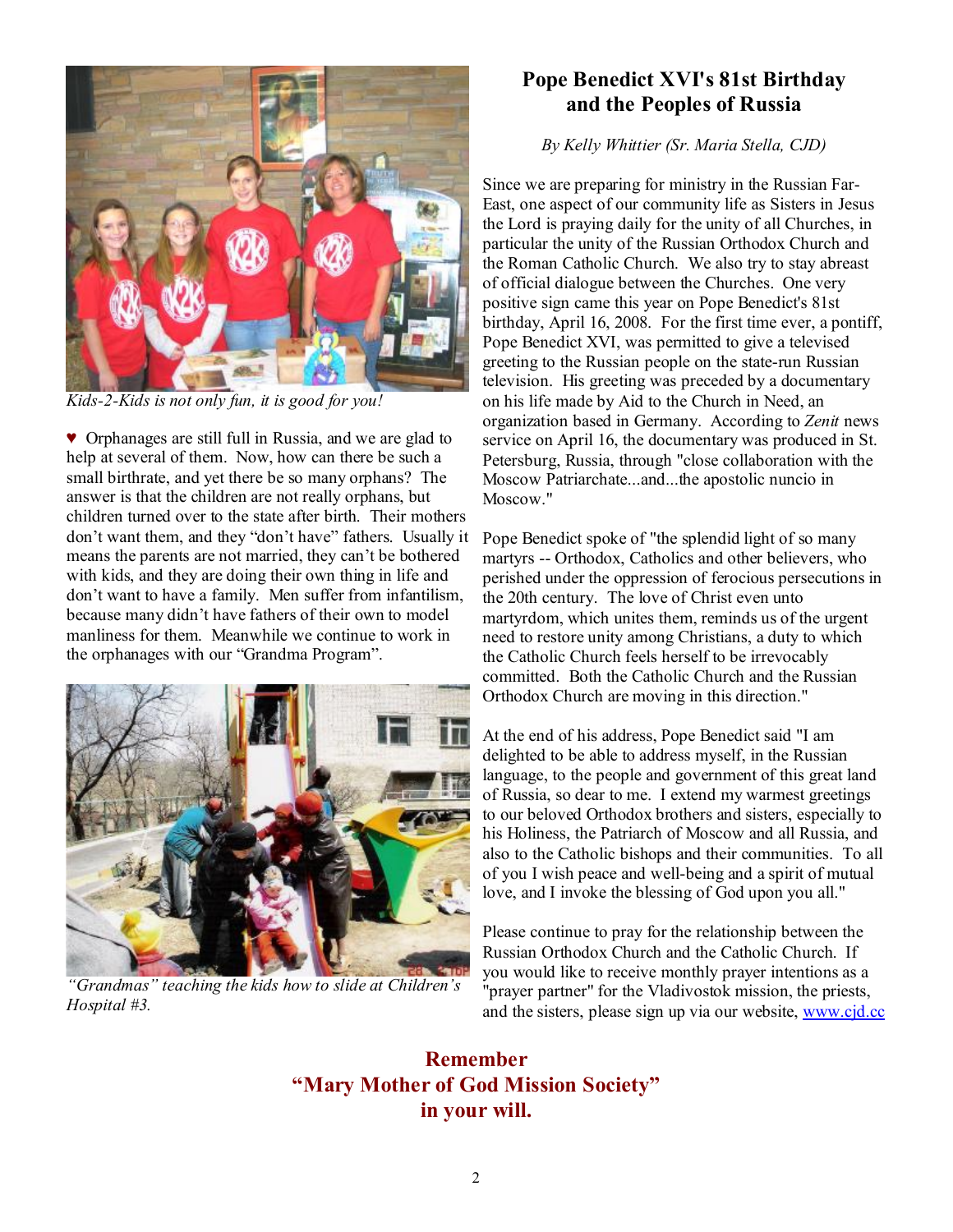## **News Notes**

*by V Rev Myron Effing, C.J.D.*

● On the last Sunday of April our parish **librarians** had a **housewarming** and open house for their new library space near the entrance to the church. It was a joyful even where they gave prizes to those who frequent the parish library. I got the prize for the "most beloved reader." It was fun! Yelena Andreevna, the librarian noted that this was the sixth time that the library had moved, because of all of our building moves and floor removals. I told her not to get too comfortable in the new space, as it might also soon get too small! The parish library is more important than usual here in Russia because there is almost nowhere else that you can get theological texts, church encyclopedias, lives of saints, religious videos, and prayer books, after all the years of atheist propaganda. We have many students from the universities who come here to use the library. And then there is collection of historical materials about our parish, some of which you might have seen in our Sunrise articles about the blessing of the rectory and the re-consecration of the church.



*Yelena Andreevna, parish librarian and readers.* 

● Our **internet** is costing us about \$600 per month, nowadays. The phone company has a monopoly. We are thinking about going to one-way satellite service. It means that we would upload through the current system, and download through the satellite. I.e. the server would remain on the current system, as well as telephone service. The initial cost would be about \$2000, and the monthly cost should be reduced to about \$350, which is a cost savings of \$250 per month, which means that the change would pay for itself in about eight months. So we are thinking about it. We don't have the \$2000 now, but we can look for it.

● **Douglas Grandon**, a member of our board of directors, was ordained a Catholic priest on May 25 in Peoria IL. Five other priests were also ordained. Father Doug, is a convert from the Episcopal Church. He, his wife Lynn, and two of their six children have visited us in Vladivostok.

• Nearly 100 visitors stopped by our open house celebration in our new **California office**. We received many calls throughout CA and as far away as Washington and Arizona, asking questions and offering support and volunteer services. Thanks be to God! We can be so very grateful to the dozens of volunteers and benefactors who made this office a reality, most of all to our Father in Heaven for providing all through them. Vicky Trevillyan notes, "This is small potatoes to the breadth of work all of you and longtime supporters have brought forth to bring souls to Christ. I continue to be awestruck and humbled to see the constant flow of generous souls come forward to aid our church in Russia."



*Volunteer Nicki Miranda in the hospitality corner of the office in Modesto. Thanks for providing office equipment and furniture, mostly used but in good condition.* 

● A benefactor wrote, "Is there such a thing as medical or dental **insurance in Russia**?" Yes, and everyone has a policy for socialized medicine, but it doesn't cover much.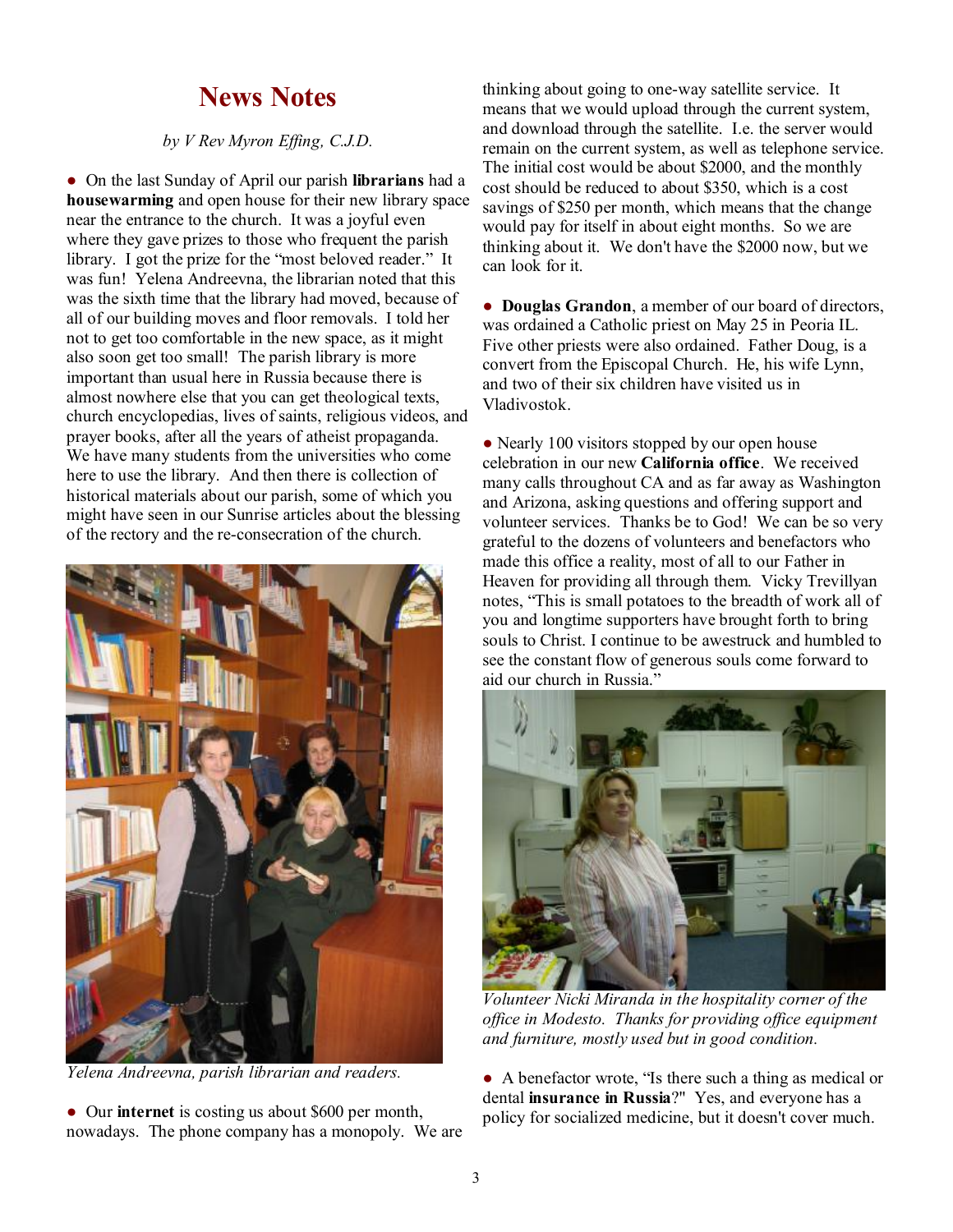As the Russians say, "We have the most expensive free medical care in the world!"

For example, some time ago the government froze the price for some medicines that the elderly need that they can get for free on their policy. Perhaps the thought was that the rising prices were due to the guaranteed list of purchasers at government expense. The result was that the medical companies just stopped making it, so even though it was "free" you couldn't get any free! But the same medicine was for sale for the market price to anyone. So it was, buy at market price or die!

● I made a recent trip to the supermarket, and I thought maybe you'd like to know how **prices** are here now for the cheaper varieties.

Oranges \$1.70/lb Bananas \$1.04/lb Apples \$1.18/lb Peanuts shelled \$3.12/lb Gasoline \$4.10/gal

● The **new visa regime** which the government initiated is a big problem, at least temporarily. It means that foreign priests have to leave Russia every three months, and most have to go to their home countries to renew their visas. Fr Sebastian is currently in India for a month to renew his visa, and Fr Daniel is currently in the USA to renew his. By the time you read this, I may be in America, too! We hope a solution is in sight, as we have all applied to the government for temporary residency status, and if it is granted, we can apply for a "green card" in two year. Meanwhile, I'm taking care of four parishes, and Sakhalin Island's three parishes currently have no priest.



*Digging to make way for the new high-tension standards. An old one still stands nearby.* 

● Our visitors will recall that there are **high-tension electric lines** on two sides of our church (including many birds' nests). This spring the electric company has decided to replace all these old standards in the center of the city with new, bigger ones. It is just in time to help us with the beautification of the area around the church, which we have not yet completed after the restoration of the church (which is still not really completed since the steeples are not done.) They had to remove the illegal garages and change the lay of the land to accomplish this. Since they ruined some of the asphalt on our property, perhaps they will pay to replace it. Fingers crossed!

• It is a big worry—how to provide priests for our parishes. We have 15 parishes in our deanery (if you include Sakhalin Island.) And there are seven priests, but most of us have to be gone quite often, either to get visas or to raise funds. The result is that it is hard to cover all the parish needs. Especially in the summers we are stretched, and there are retreats and camps that need chaplains, too, so that we can take advantage of the summer weather to work with people when it isn't snowing and freezing! What a blessing it will be that Brother Oleg will be ordained a priest on July 20! We can add one priest to the pool. But vocations are such a big need. The same is true in America! Our friend Father Bob Stoeckig is the only priest at the 9000 family parish of St Joseph Husband of Mary in Las Vegas! Wow! Every Monday we offer a Holy Mass for vocations! Currently Fr Daniel and Fr Sebastian are gone to get new visas, so I'm taking care of four parishes.

● In April the Women's Support Centers had a **training seminar for new volunteers**, and a meeting of all volunteers with a guest psychologist from St Petersburg, Svetlana Chernyaeva. The topic was Post-Abortion Syndrome, and especially "Family Life, Psychological Effects of Abortion". Seventeen volunteers attended. The highlight of the event was Mrs Chernyaeva's lecture at the Vladivostok Government University of Economics and Services where the students were especially attentive, and probably heard about post-abortion syndrome for the first time. My personal conclusion is that our Centers are ahead of the understanding they have in St Petersburg.



*picking up supplies at the Women's Support Center*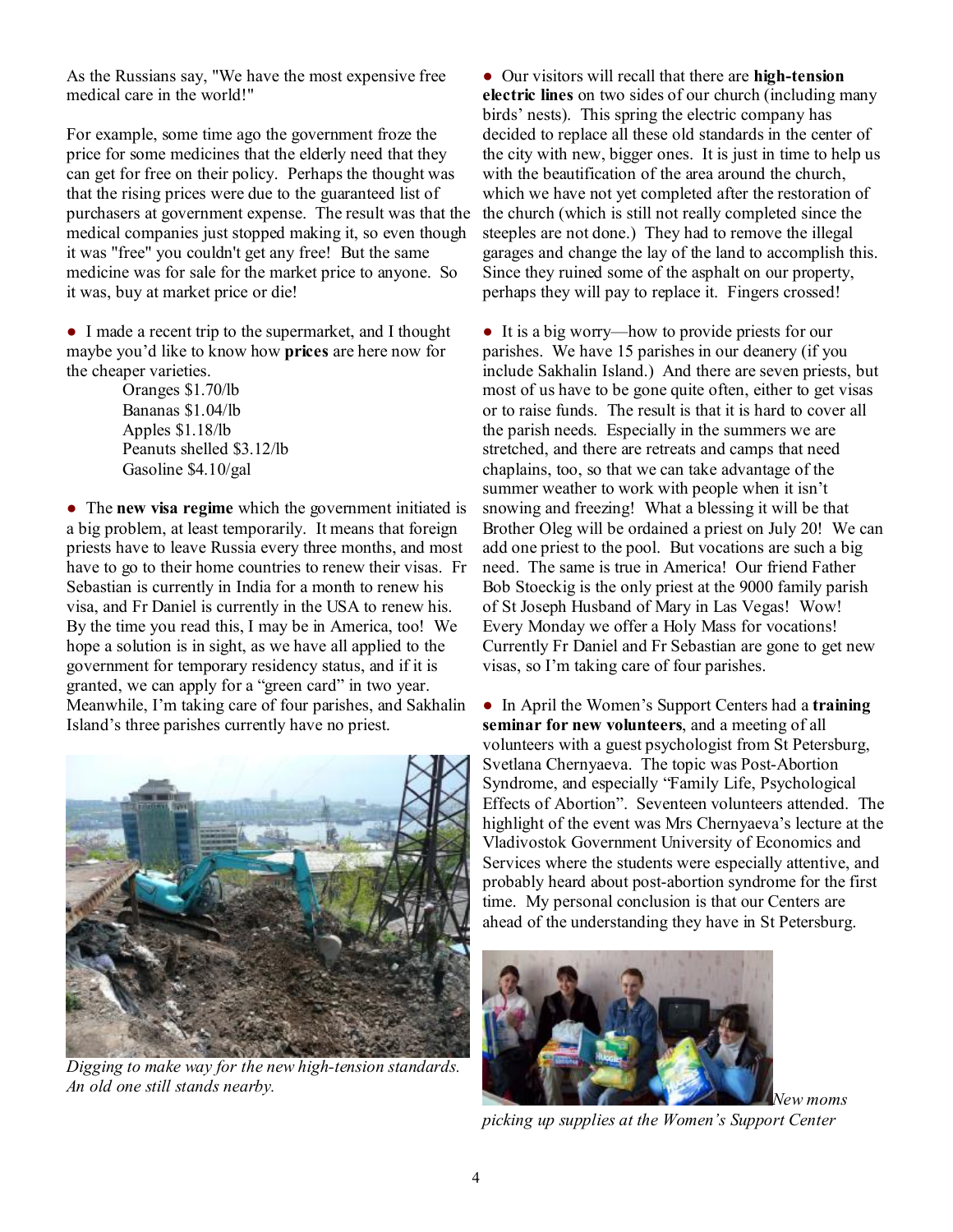

*Mrs Chernyaeva at the seminar for WSC volunteers.* 

*VGUES university students listening to the lecture.* 



• On the first of May a representative of the Republic of Poland came to Vladivostok to present **Miroslava Igorevna** with an award from her government. The award had been made already on July 5 of 2004, but it was only now delivered! The award reads, "By order of the President of Poland this Golden Cross of Service is awarded to Mrs Miroslava Teresa Efimovna." It doesn't



● In May we had five **funerals**. **Yadviga Yakimovna** was 87 years old. She lived on the  $6<sup>th</sup>$  floor of her apartment building where there is no elevator, so she didn't get out very often. She would always come to church for holy days, even if she

say why, but we know of her work to develop the Polish Cultural Society in Vladivostok, and of her books about the history of the Catholic Church in the Far East, which included Poles as the majority membership. Congratulations, Miroslava!



*The award was made by Mrs Longina Putka in the rectory dining room, with friends ready to celebrate.* 

*Miroslava with Mr and Mrs Gorbachev several years ago.* 



couldn't make it every Sunday. She the funeral mass, and both said that they felt at home in always sat in the very first pew so as to see and hear everything. Her nephew always brought her, but never himself came into the church. When I would visit her at home, she always greeted me with three kisses, a sign that she was greeting Christ in me. She was always cheerful and helpful, and always promised her prayers for us and for the parish. Her daughter and granddaughter came to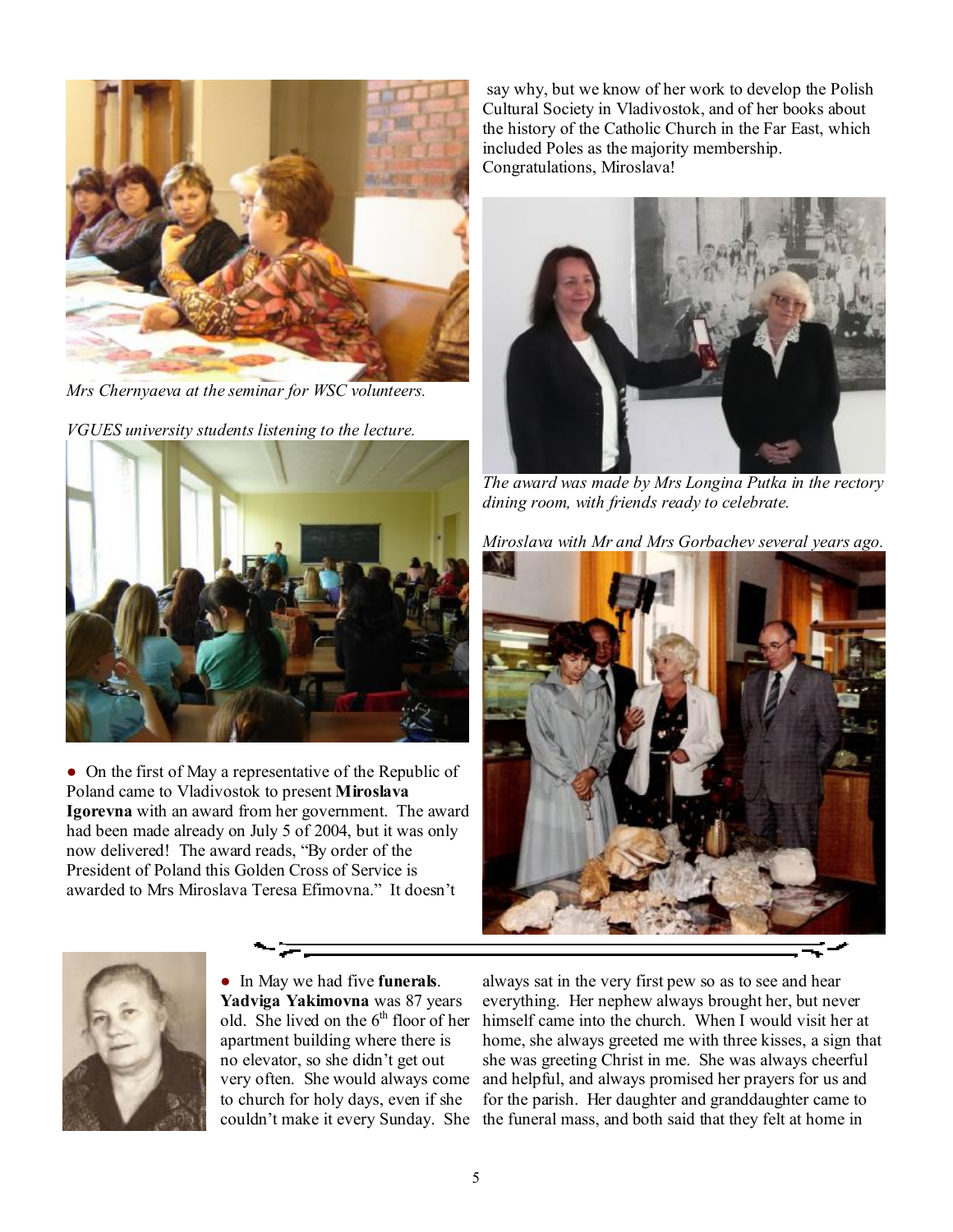the church where "mom" had been at home. We hope they will begin to follow her example, and I'm sure she is praying for them and for me from a better place in heaven.



**Bozhena Frantishek** was born in Czechoslovakia when it was part of the Communist block. She fell in love with a Russian soldier, and came with him to the Russian Far East. He became the head of the "RadioPribor" factory in Vladivostok which made a variety of radio equipment. She became the

head of the factory archive where she served until her death. As is usual in Russia, the funeral began with a wake at the factory where about 100 of her fellow workers and friends gathered around the coffin. (There are no funeral homes here, and it is hard to carry coffins up stairways in apartment buildings.) Fr Dan had the wake service there in the open air, where he was careful to preach the gospel of Jesus Christ to folks who perhaps have never heard it before. Bozhena's Catholic faith impressed her husband, who also was baptized and received the last rites at his death several years ago. Bozhena has a son and grandchildren who still have not been baptized. Hopefully the funeral helped them to "seek the Lord while He may be found," too.



**Malvina Stanislavova** was 76 years old. She was a regular churchgoer, and suffered greatly from the death of her only child, a son, several years ago from brain cancer. She died working in the garden at her dacha, which she dearly loved. She always brought us

canned vegetables from her garden, carrying huge, heavy gallon containers on the bus through the city to bring to us, and then climbing all the way up the hill with them. I decided to use the Gospel which read, "As long as you did it for the least of my brethren, you did it for me!" God give her a reward for her labors!



**Lydia Pavlovna** (72) was ill for some time, although she died suddenly. She always received the Sacrament of Anointing every Fall when we offer the Sacrament for those seriously ill, but who are still able to come to church and are not bedbound.

All four women had to live many years without the Church and without the sacraments. We dedicated to Mary.

are happy to be here for them, and for all the elderly Catholics who hope and pray for their children, that they, too, will accept the faith. I'm sure many of our benefactors have the same prayer intentions!



● The retired Catholic **Bishop of Stockton**, California, **Donald W. Montrose**, died on May 7, just after midnight. He was a member of our Board of Directors, and a regular benefactor. Bishop Montrose was installed as the fourth bishop of Stockton on February 20, 1986 and served as bishop until his retirement on January 18, 1999.

Bishop Donald W. Montrose was born on May 13, 1923 in Denver, Colorado where he lived until 1936 when his family moved to Glendale, California. He attended Catholic school and entered seminary training in 1938. He graduated in 1943 from Los Angeles College, the Junior Seminary. His final six years of theology and seminary training were completed at Saint John's Seminary in Camarillo.

He was ordained to the priesthood on May 7, 1949 for the Archdiocese of Los Angeles. He served in parishes as a parochial vicar and at Mater Dei High School in Santa Ana as a teacher and principal from 1950-1964. His postgraduate degrees were in Spanish and education and he was appointed Superintendent of Schools for the Archdiocese from 1964-1977. He was also pastor of Resurrection Parish during this time.

Montrose was appointed by Pope John Paul II and ordained a bishop on May 12, 1983 by Timothy Cardinal Manning. He served as an auxiliary bishop for Los Angeles. In 1986 he was installed as the fourth Bishop of Stockton. During his tenure in Stockton, he was actively involved in two areas of greatest concern for him - Catholic education and issues related to Hispanic peoples in the USA.

When people recall the life of Bishop Montrose, they note his gentle spirit of humility, and those close to him always appreciated his sense of humor and story telling. He was a man of personal prayer and participated actively in the Charismatic Renewal movement. His devotion to Our Lady of Guadalupe guided his choice of motto on his coat of arms in Spanish: "Esclavo Soy", which recalls Mary's response to the Angel Gabriel, "I am the handmaid of the Lord." It is appropriate that so many of the important dates in his life occurred in the month of May, which is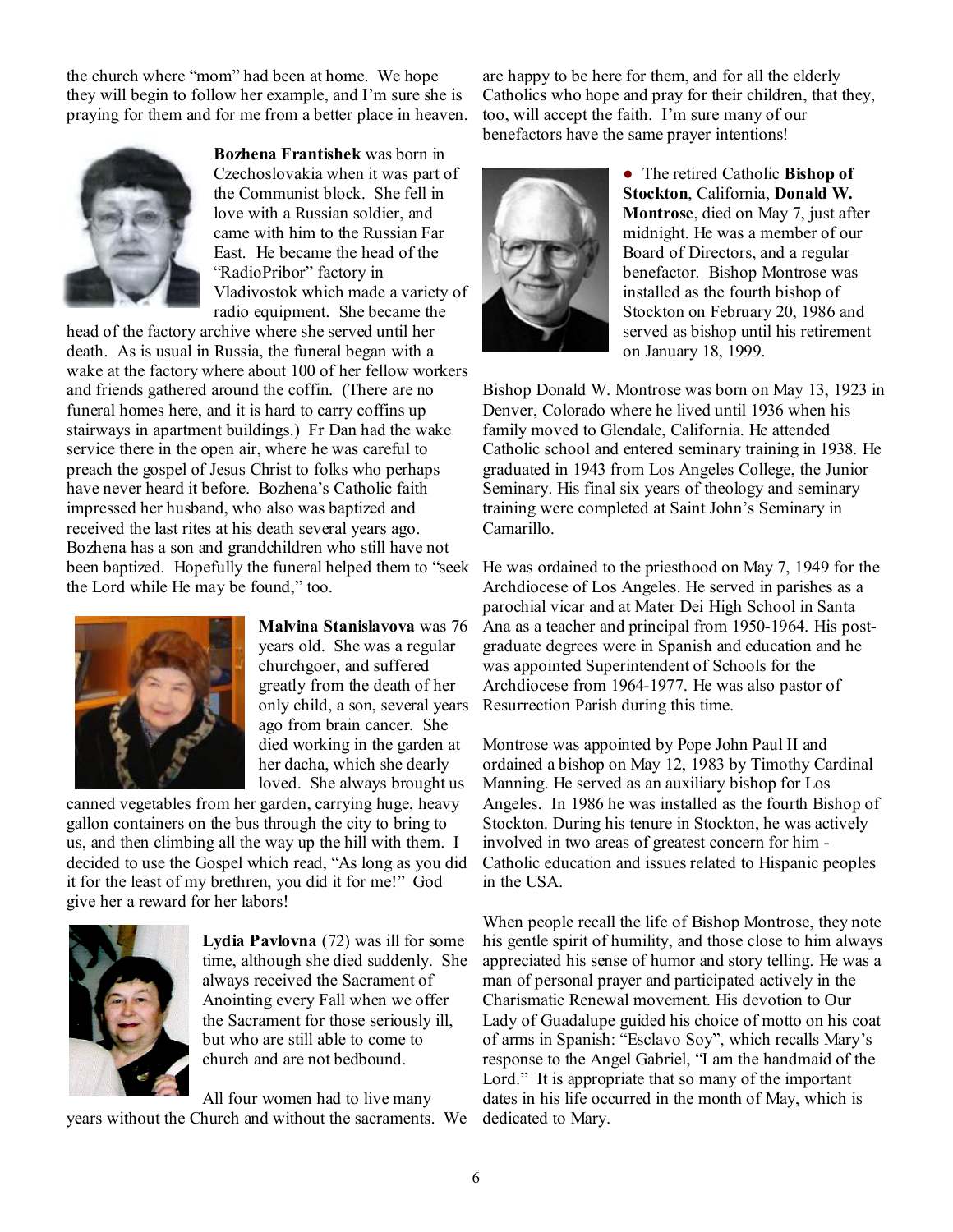#### **How to Communicate with Us**

#### **Internet**

Russian language: [www.catholic.vladivostok.ru](http://www.catholic.vladivostok.ru) English language: [www.vladmission.org](http://www.vladmission.org) Sisters in English: [www.cjd.cc](http://www.cjd.cc)

**Office in Russia: Phone:** 011-7-4232-26-96-14 myron@catholic.vladivostok.ru daniel@eatholic.vladivostok.ru

**Letters** without donations: Most Holy Mother of God Catholic Parish Volodarskovo 22 690001 Vladivostok RUSSIA

**Office in California: Phone and FAX:** 1-(209) 408-0728 Mary Mother of God Mission Society 1813 Oakdale Road Suite 11 Modesto CA 95355 usoffice@vladmission.org

**Office in Minnesota for donations: Phone and FAX:** 1-651-690-

1933 Mary Mother of God Mission Society 1854 Jefferson Ave St Paul MN 55105-1662 sandra@vladmission.org

**S c c sandra@vladmission.org**<br>Or you can **donate from your credit card** through our web site. Your donations are tax-deductible. You will receive any required receipt for tax purposes by return mail. Please be assured that we do not sell our mailing list or any other donor information to other organizations. **Donations in kind**. If you have items that you think we can use, please contact Mrs Vicky Trevillyan at the Mission Office in California giving a complete list of items.

**Office in Canada: Phone**: 1-(807) 597-6052

#### gnivall@shaw.ca

Mary Mother of God Mission Society PO Box 868 Atikokan Ontario Canada P0T 1C0

**Sisters in Jesus the Lord: Phone:** (651)230-3337 525 Thomas Ave St Paul, MN 55103

**Vladivostok Sunrise** Edited and produced in Russia by V Rev Myron Effing, C.J.D. Assembled for mailing by Nativity Parish, St Paul, Minnesota.

#### **Opportunities**

♥ Now that summer is here, if you work in your parish CCD program, this is a good time to begin to think about our Kids-2-Kids program. It will give your kids an interesting program for the missions, and help with their understanding of world geography. (And besides that they'll get a nice red tee-shirt!) Contact address above.

 $\blacktriangleright$  2033 A.D. will undoubtedly be a Holy Year, the 2000<sup>th</sup> anniversary of the Redemption. Wouldn't it be wonderful to celebrate that year in Christian unity between the Catholic and Orthodox churches? Only 25 years left to prepare for it. How said it will be if we reach the year 2054 without unity!—That would be 1000 years of schism.

● **Better late than never dept:** Here is a photo of our parish choir at the **Christmas Festival of Christian Choirs** which was held this year once again in our church. Our choir is doing very well. We are now the strongest church choir in the city (and I'm not prejudiced, you understand!)



• Recently a young man came to the rectory to say that he was a student journalist and had been given the assignment to report on a local church. He went to an Orthodox church, and they told him that if he didn't even know the Our Father he had no business being there. "Goodbye!!" So he came here. He was shocked and wide-eyed to see how well we received him, but what amazed me more was what a wonderful young man he turned out to be! Dare I hope he'll come back sometime, and attend Mass? I'd sure like to find more young people like him! And what a loss for the Orthodox Church. We hear these stories all the time about how people are treated there, so it is no wonder that people look elsewhere. And then we get accused of "proselytism" if somebody becomes Catholic. I wonder if "**Marketing**" shouldn't be a required course in Orthodox seminaries.

• The new bridge to Churkin is approved and funded. The construction company was just picked this week. Traffic will come out of a tunnel under the funicular, after coming up the valley on the other side of the mountain in front of the VGUES (university). On Churkin it goes directly to the Children's Park It is supposed to be one of the longest bridges in Russia, and will make Vladivostok more like San Francisco than ever.